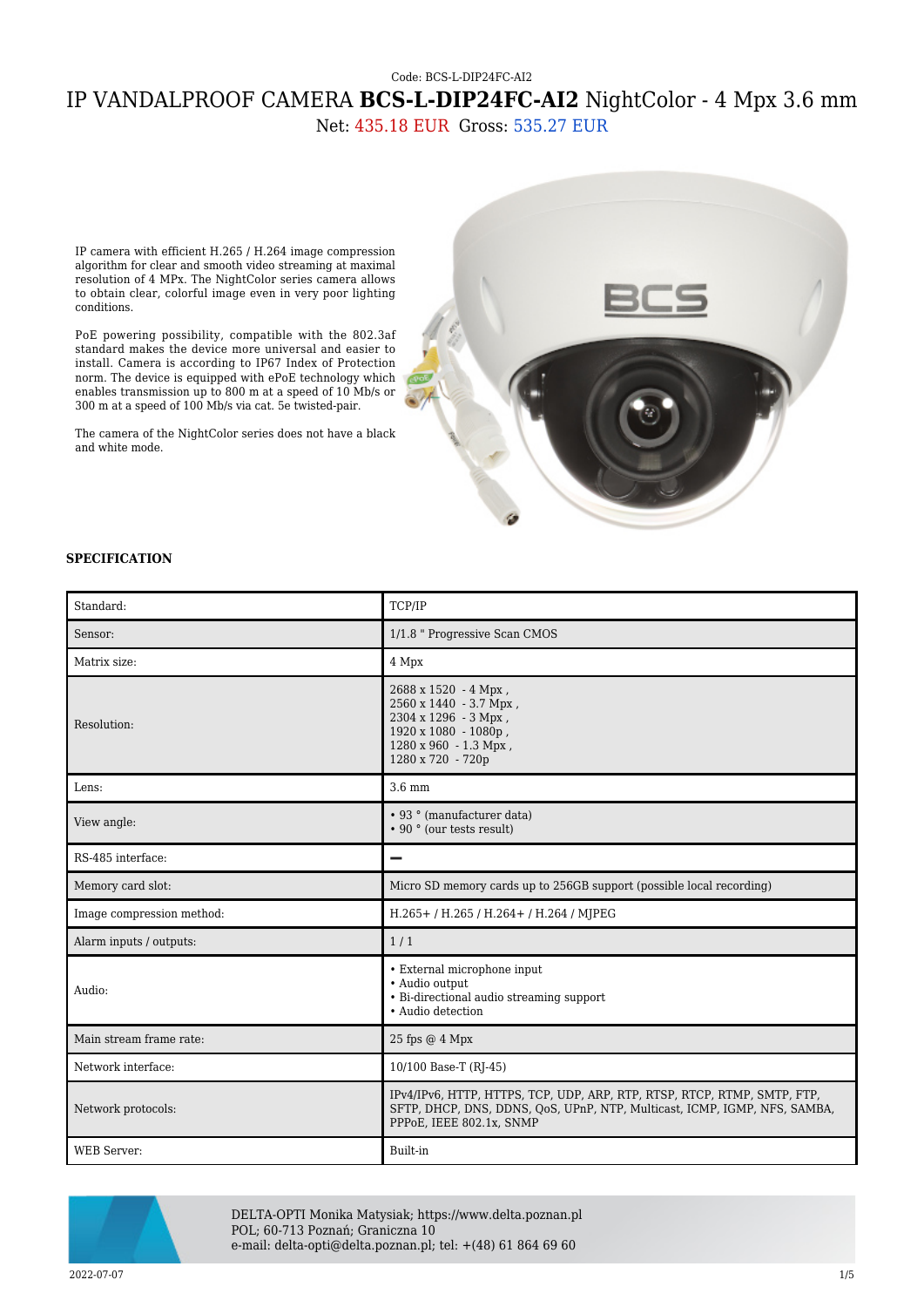| Max. number of on-line users:  | 20                                                                                                                                                                                                                                                                                                                                                                                                                                                                                                                                                                                                                                                                                                                                                                                                                               |
|--------------------------------|----------------------------------------------------------------------------------------------------------------------------------------------------------------------------------------------------------------------------------------------------------------------------------------------------------------------------------------------------------------------------------------------------------------------------------------------------------------------------------------------------------------------------------------------------------------------------------------------------------------------------------------------------------------------------------------------------------------------------------------------------------------------------------------------------------------------------------|
| ONVIF:                         | 20.06                                                                                                                                                                                                                                                                                                                                                                                                                                                                                                                                                                                                                                                                                                                                                                                                                            |
| Main features:                 | • WDR - 120 dB - Wide Dynamic Range<br>• 3D-DNR - Digital Noise Reduction<br>• ROI - improve the quality of selected parts of image<br>• BLC/HLC - Back Light / High Light Compensation<br>• Possibility to change the resolution, quality and bit rate<br>• Motion Detection<br>• Configurable Privacy Zones<br>• Mirror - Mirror image<br>• Heat map - the selection in the image by corresponding colors the areas with<br>different traffic<br>• IVS analysis : crossing the line (tripwire), intrusion - classification of people and<br>vehicles, abandoned/missing object, fast moving, loitering detection, scene changing,<br>illegal parking, detection of people gathering, people counting - detection and<br>maintenance of 4 independent areas, face detection - advanced face recognition and<br>search functions |
| Mobile phones support:         | Port no.: 37777 or access by a cloud (P2P)<br>• Android: Free application <b>BCS Manager</b><br>• iOS (iPhone): Free application <b>BCS Manager</b>                                                                                                                                                                                                                                                                                                                                                                                                                                                                                                                                                                                                                                                                              |
| Default admin user / password: | $admin / -$<br>The administrator password should be set at the first start                                                                                                                                                                                                                                                                                                                                                                                                                                                                                                                                                                                                                                                                                                                                                       |
| Default IP address:            | 192.168.1.108                                                                                                                                                                                                                                                                                                                                                                                                                                                                                                                                                                                                                                                                                                                                                                                                                    |
| Web browser access ports:      | 80, 37777                                                                                                                                                                                                                                                                                                                                                                                                                                                                                                                                                                                                                                                                                                                                                                                                                        |
| PC client access ports:        | 37777                                                                                                                                                                                                                                                                                                                                                                                                                                                                                                                                                                                                                                                                                                                                                                                                                            |
| Mobile client access ports:    | 37777                                                                                                                                                                                                                                                                                                                                                                                                                                                                                                                                                                                                                                                                                                                                                                                                                            |
| Port ONVIF:                    | 80                                                                                                                                                                                                                                                                                                                                                                                                                                                                                                                                                                                                                                                                                                                                                                                                                               |
| <b>RTSP URL:</b>               | rtsp://admin:hasło@192.168.1.108:554/cam/realmonitor?channel=1&subtype=0 -<br>Main stream<br>rtsp://admin:haslo $@192.168.1.108.554$ /cam/realmonitor?channel=1&subtype=1 - Sub<br>stream                                                                                                                                                                                                                                                                                                                                                                                                                                                                                                                                                                                                                                        |
| Power supply:                  | $\cdot$ PoE (802.3af),<br>$\cdot$ ePoE,<br>• 12 V DC / 370 mA                                                                                                                                                                                                                                                                                                                                                                                                                                                                                                                                                                                                                                                                                                                                                                    |
| Power consumption:             | $\leq$ 4.4 W                                                                                                                                                                                                                                                                                                                                                                                                                                                                                                                                                                                                                                                                                                                                                                                                                     |
| Housing:                       | Dome - Metal                                                                                                                                                                                                                                                                                                                                                                                                                                                                                                                                                                                                                                                                                                                                                                                                                     |
| Color:                         | White                                                                                                                                                                                                                                                                                                                                                                                                                                                                                                                                                                                                                                                                                                                                                                                                                            |
| "Index of Protection":         | IP67                                                                                                                                                                                                                                                                                                                                                                                                                                                                                                                                                                                                                                                                                                                                                                                                                             |
| Vandal-proof:                  | <b>IK10</b>                                                                                                                                                                                                                                                                                                                                                                                                                                                                                                                                                                                                                                                                                                                                                                                                                      |
| Operation temp:                | -40 °C $\ldots$ 60 °C                                                                                                                                                                                                                                                                                                                                                                                                                                                                                                                                                                                                                                                                                                                                                                                                            |
| Weight:                        | $0.46$ kg                                                                                                                                                                                                                                                                                                                                                                                                                                                                                                                                                                                                                                                                                                                                                                                                                        |
| Dimensions:                    | Ø 122 x 90 mm                                                                                                                                                                                                                                                                                                                                                                                                                                                                                                                                                                                                                                                                                                                                                                                                                    |
| Supported languages:           | Polish, English, Czech, French, Spanish, Dutch, German, Portuguese, Russian, Italian                                                                                                                                                                                                                                                                                                                                                                                                                                                                                                                                                                                                                                                                                                                                             |
| Manufacturer / Brand:          | <b>BCS</b>                                                                                                                                                                                                                                                                                                                                                                                                                                                                                                                                                                                                                                                                                                                                                                                                                       |
| Guarantee:                     | 3 years                                                                                                                                                                                                                                                                                                                                                                                                                                                                                                                                                                                                                                                                                                                                                                                                                          |

## **PRESENTATION**

Camera view after remove the Dome cover:

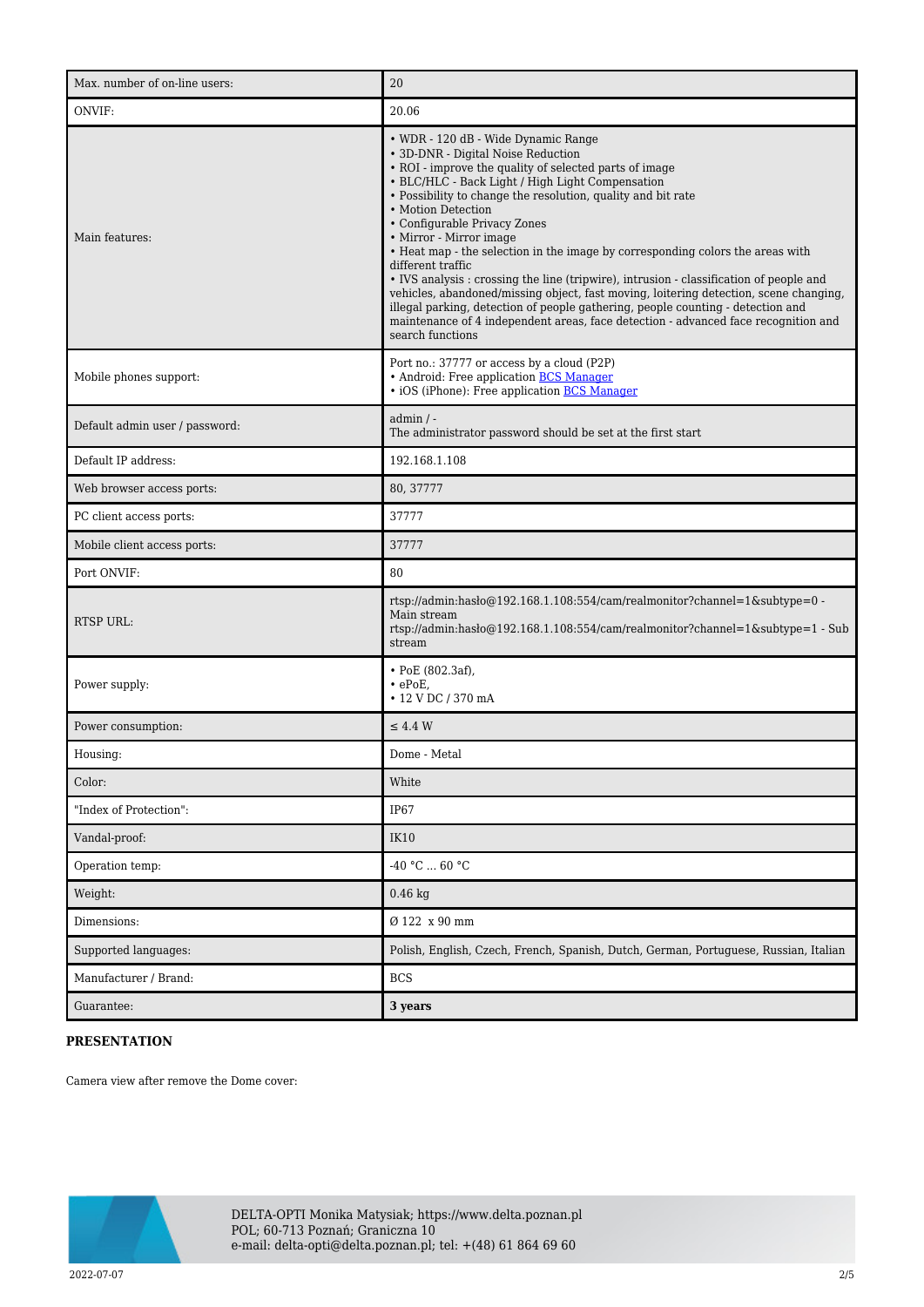

Memory card slot:



Mounting dimensions:



Connectors description:



DELTA-OPTI Monika Matysiak; https://www.delta.poznan.pl POL; 60-713 Poznań; Graniczna 10 e-mail: delta-opti@delta.poznan.pl; tel: +(48) 61 864 69 60

2022-07-07 3/5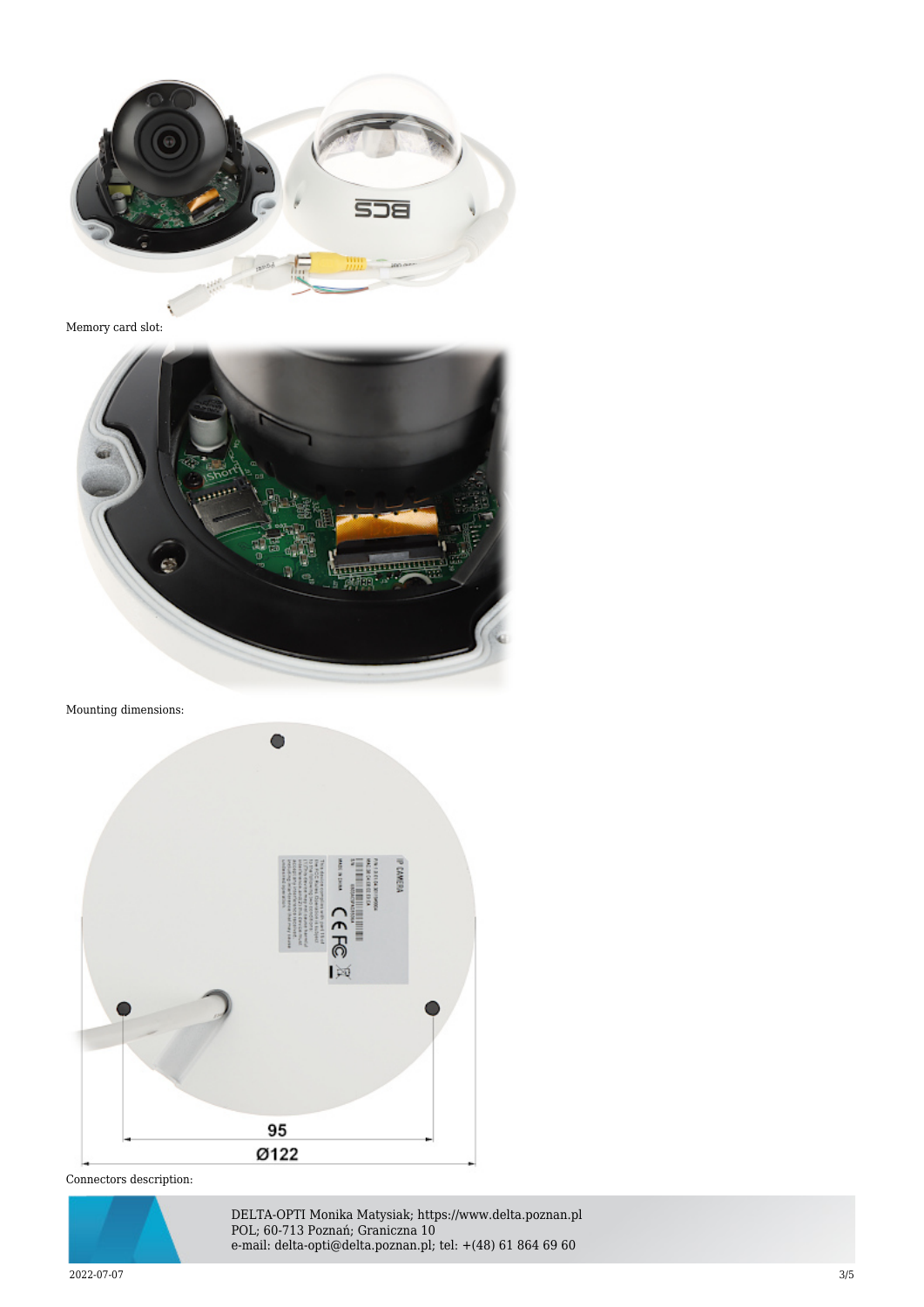

In the kit:



**OUR TESTS**



Camera image at direct strong light opposite to camera:



Camera image at night conditions, at different illumination values show below:





DELTA-OPTI Monika Matysiak; https://www.delta.poznan.pl POL; 60-713 Poznań; Graniczna 10 e-mail: delta-opti@delta.poznan.pl; tel: +(48) 61 864 69 60

2022-07-07 4/5